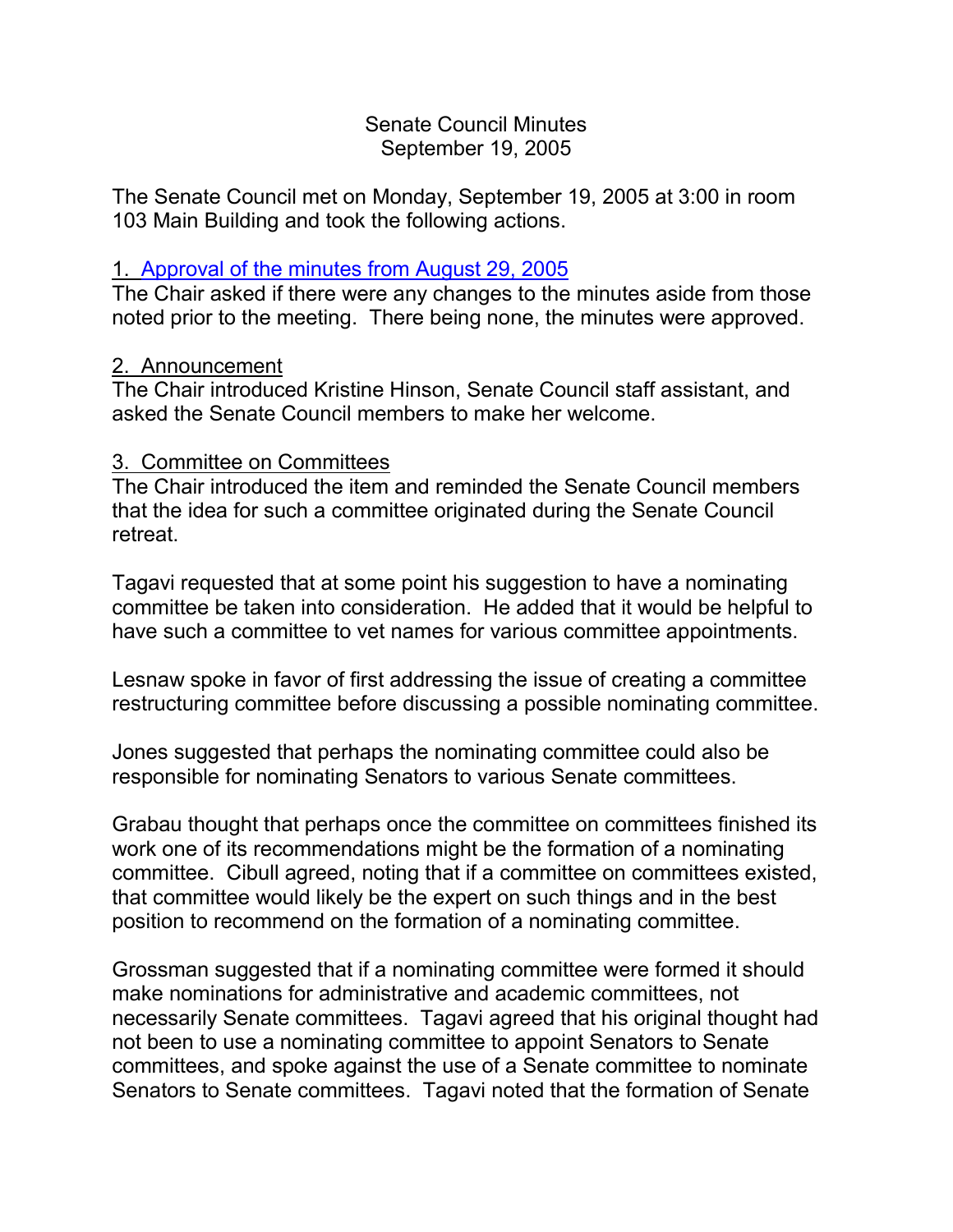committees is currently the prerogative of the Senate Council and should remain so.

The Chair suggested that perhaps parallel proposals could be considered, such that if a committee on committees was formed one of its considerations could be whether or not a nominating committee should be recommended. He added that perhaps a Senate Council ad hoc committee could be formed during the current academic year and that the committee on committees could recommend on whether or not the nominating committee should become a standing committee of the Senate at the end of the current academic year.

Grossman made a **motion** to approve a Senate Council ad hoc committee on committees, that an ad hoc nominating committee be discussed at the following meeting, and that after the current academic year the committee on committees should revisit the issue of the nominating committee becoming a standing committee of the Senate or Senate Council. Tagavi **seconded** the motion.

Lesnaw spoke in favor of keeping the two issues separate and suggested addressing only the agenda item at hand.

Jones suggested that the committee on committees could also consider if it should have the functions of the nominating committee.

Cibull suggested that the **motion be split** into two parts; one vote would determine the formation of the committee on committees while the other would consider the issue of the nominating committee. Grossman accepted the suggestion as a friendly amendment.

Tagavi suggested changing the committee's charge and rationale to make it clear that the charge ended after item b and the rest was rationale. The Chair agreed.

The Chair asked for a vote on the first part of the motion, to create a committee on committees with the given charge. The motion **passed** without dissent.

Grossman withdrew the second part of his original motion, since a motion to add an item to the agenda is not necessary. The nominating committee will be discussed at the following meeting.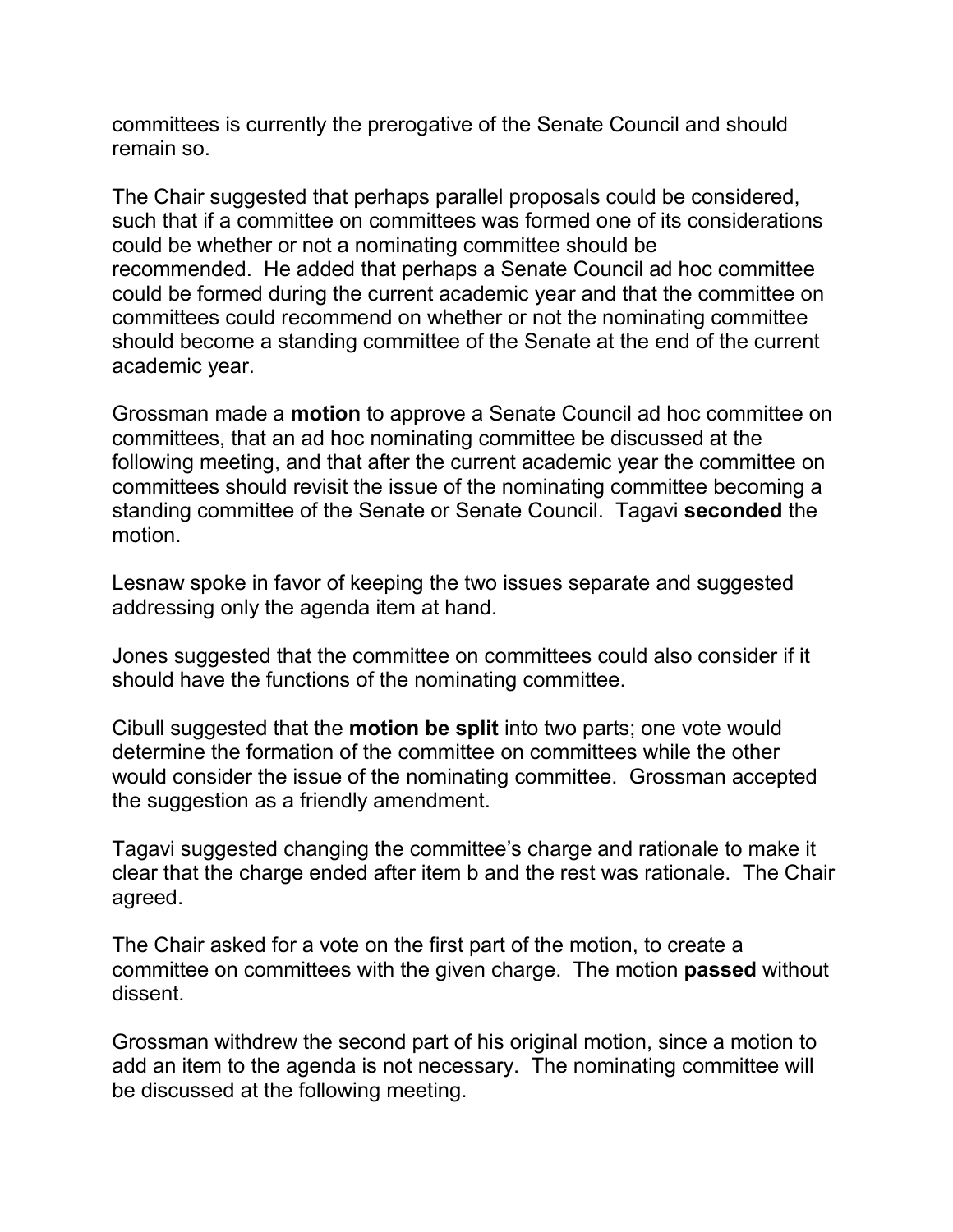# 4. Privilege and Tenure issues

The Senate Council discussed whether the issues at hand could be discussed during an open session or if an executive session should be declared. Cibull made a **motion** to go into executive session, which was **seconded** by Grabau. Jones noted that the Senate Council would go into executive session pursuant to KRS 61.810 for discussions that could lead to tenure appointment. The motion **passed** without dissent.

Greissman, Ms. Scott and Ms. Hinson departed with the Press and remained absent until the Senate Council resumed regular session at 4:45pm.

# 5. Chairpersonship of Rules and Elections Committee

Tagavi made a **motion** that he be removed as committee chair and Jones appointed in his stead. Thelin **seconded** the motion. Tagavi added that his duties as Ombud made it difficult to manage the workload of the committee, and that his committee wishes to have Jones as its new chair. The Chair pointed out that the appointment of the committee chairs was the purview of the Senate Council. Grossman asked Jones if he accepted the nomination. Jones agreed. The motion **passed** without dissent.

# 6. [Make the Difference Suggestion](http://www.uky.edu/USC/New/SCAgendas/20050822/167-Suggestion%20(2).doc)

The Chair reviewed the item and recapped the previous discussions that had occurred. Cibull suggested that student input is critical before making a decision. Ms. Scott noted that Becky Ellingsworth has been named SGA president and was aware of the Senate Council meeting schedule, but was not able to attend the current meeting.

Greissman noted that the drop fee proposal suggested by former Provost Nietzel had met with such negative sentiment from the students that it had eventually been withdrawn. He agreed with Cibull that student input was essential.

Lesnaw agreed, adding that most students drop due to issues of performance, not for frivolous reasons. She said that students need a chance to determine if they will be successful in the course or not before making the decision to drop.

Tagavi made a **motion** that the proposal be forwarded to the appropriate committee of the Senate, and that the committee be charged to seek input from the Student Senate before forming a recommendation. He added that